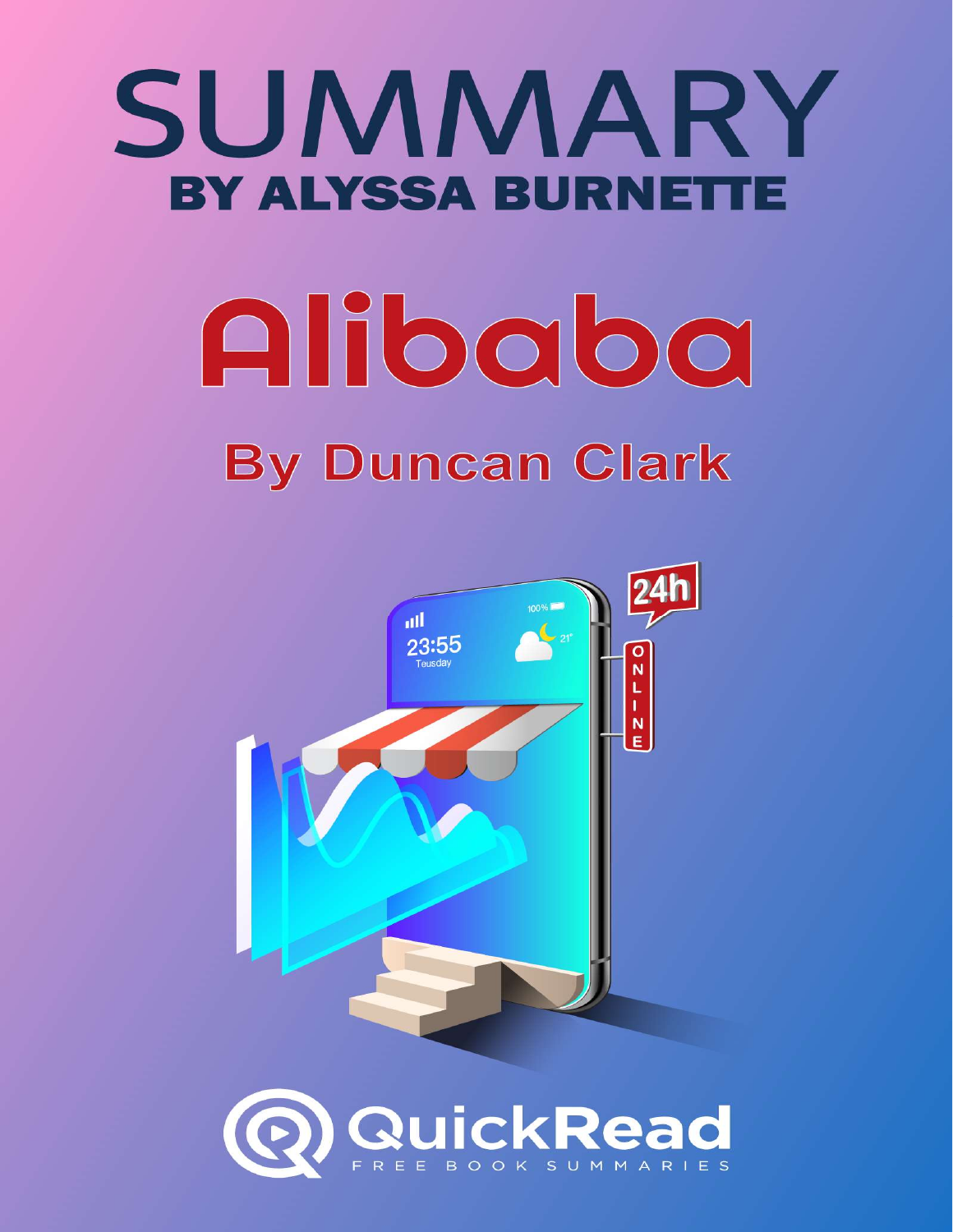# Summary of Alibaba by Duncan Clark

Written by Alyssa Burnette

Learn about the online retail store taking China by storm.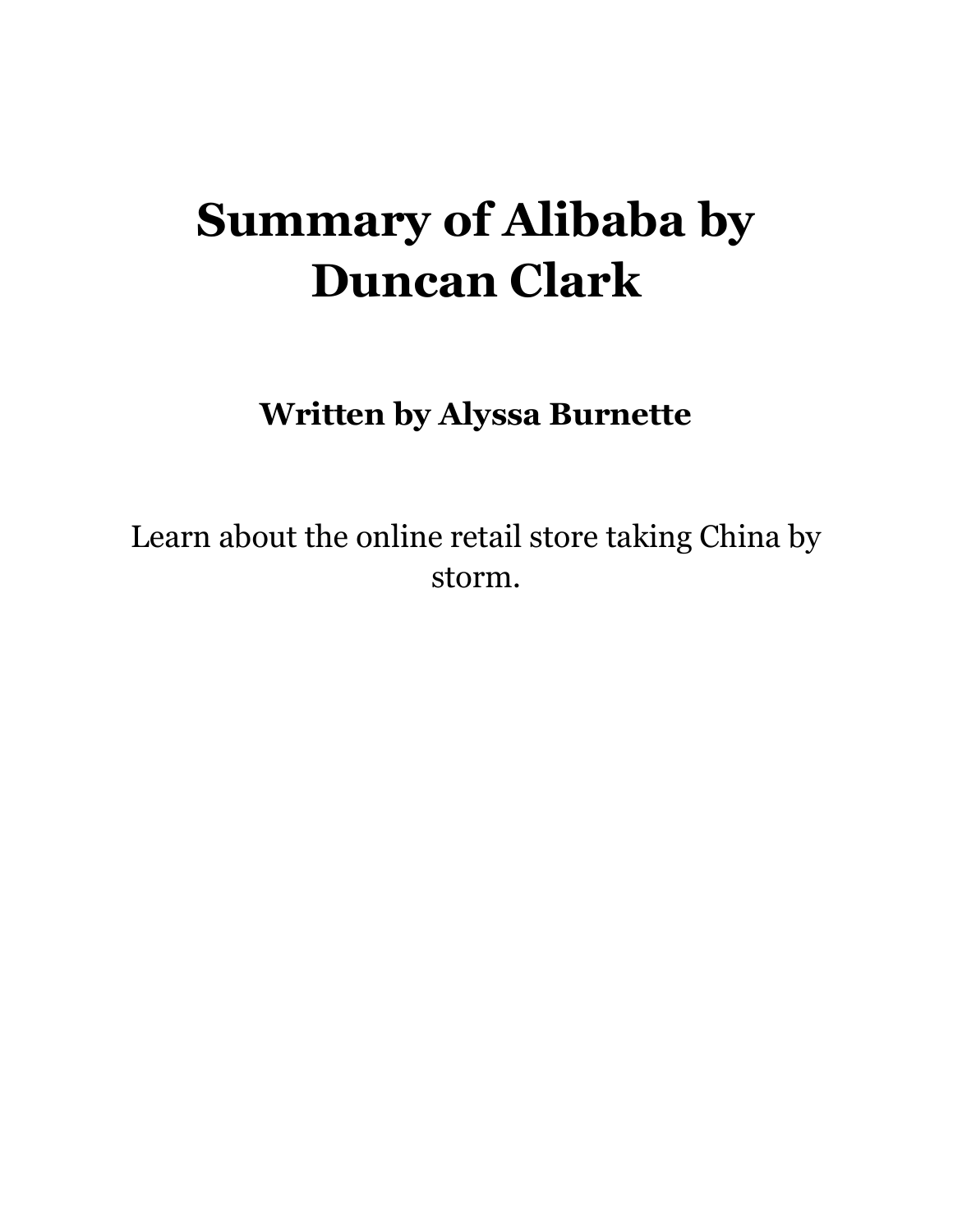## **Table of Contents**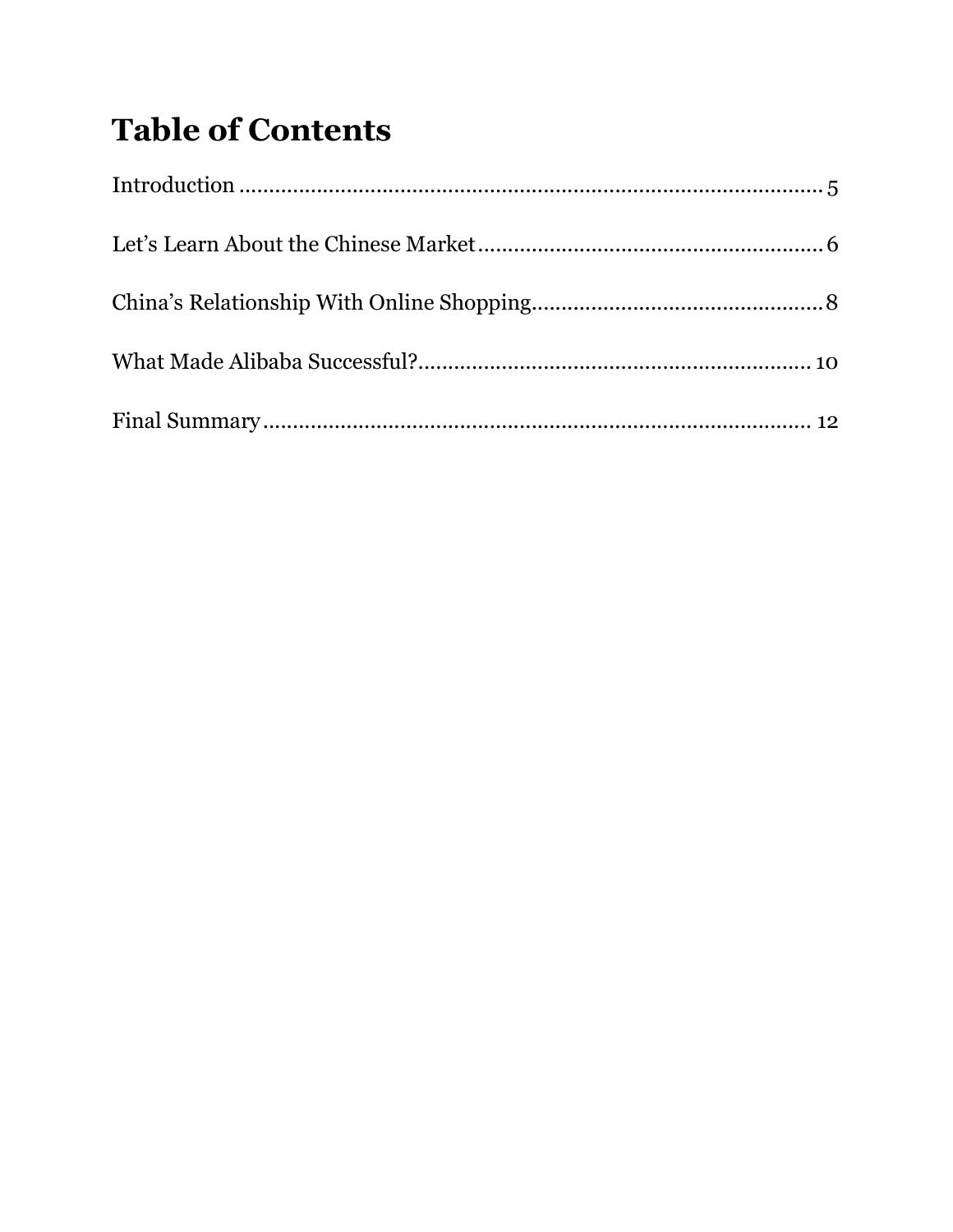

#### **DO YOU WANT THIS BOOK AS AN 20-MINUTE AUDIOBOOK?**



Get the key insights of non-fiction books in minutes instead of hours. Listen to our free audiobooks while you workout or on your commute to work.



**DOWNLOAD OUR FREE APP** 

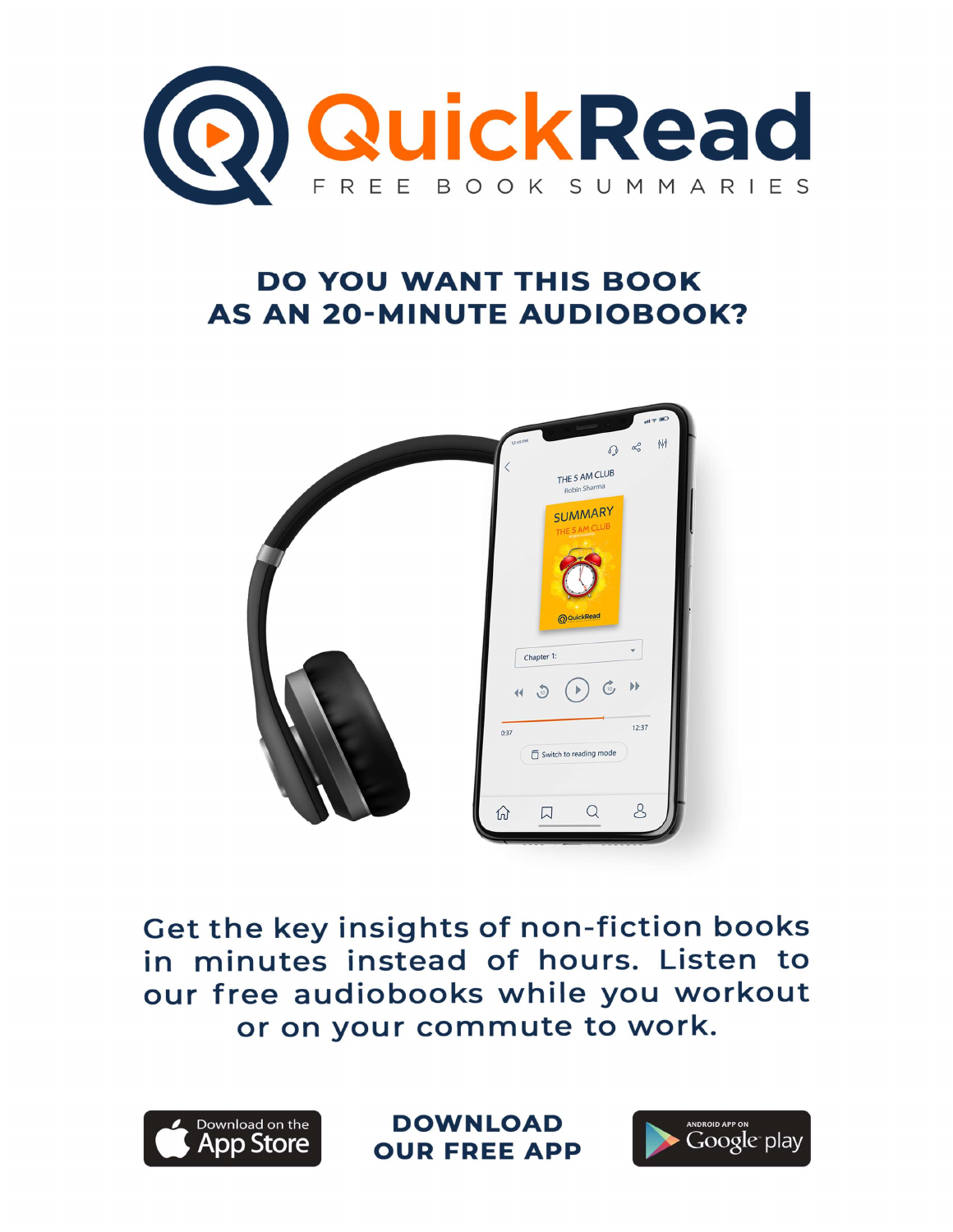#### Introduction

It's no surprise that American shoppers think of Amazon as their one-stop shop for everything. With the benefit of one-day Prime shipping and instant access to movies and music through Amazon Prime, Amazon is a tremendous part of many people's lives. It's something we use every day, so it's understandable that millions of American consumers view Amazon as their number-one online retailer. So, given this mass admiration for Amazon, you might easily assume that, on any list of America's most popular online shops, Amazon would be ranked number one. But would it surprise you to know that, when this book was written in 2016, Amazon was actually the twelfth most popular online retailer in America? By contrast, Alibaba-- a shop you might never have heard of-- ranks as the number one online retailer in China. So, over the course of this summary, we'll learn what makes Alibaba so successful and what strategies enabled this shop to dominate the Chinese market.

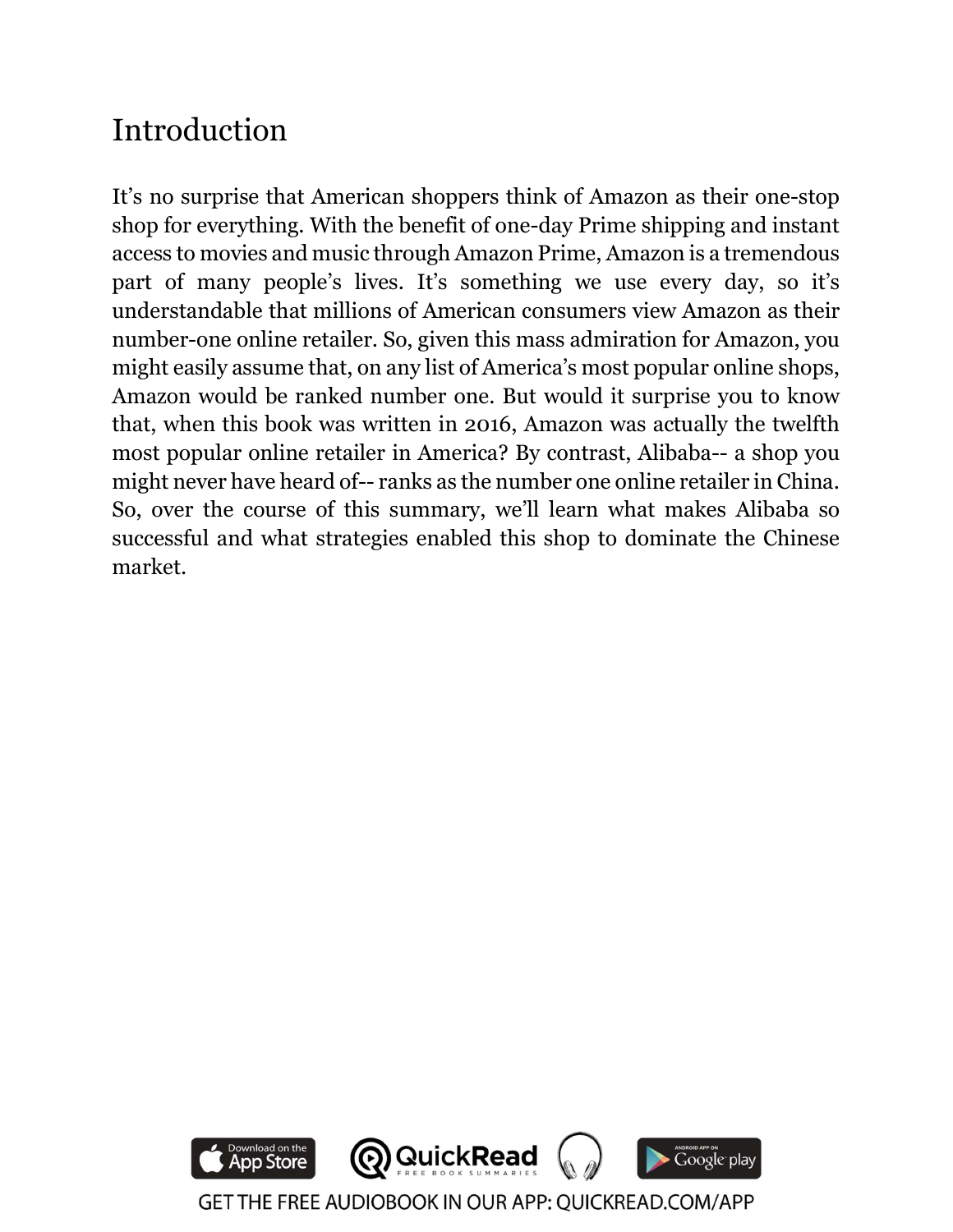#### Let's Learn About the Chinese Market

What does your local mall look like? Chances are, even if you live in Nowhere, USA, you still have a local mall, even if it's tiny. Depending on where you live, it might be two or three stories tall and serve as home to a variety of popular chain stores including Belk, Bath & Body Works, Claire's, and Aeropostale. This is significant because, although this is par for the course in pretty much every American town, the set-up is radically different in China, This is due in part to the prevalence of legal restrictions that previously prevented the construction and operation of malls in China. But it's also because China observes a strict hierarchy when it comes to consumer's trends and shopping patterns.

In a book that focuses on online retail, it might seem odd to begin with a discussion about the structure of malls and stores that you can physically walk into. But this information is relevant to our story because it helps us to begin with an understanding about the Chinese economy and the shopping habits of Chinese people. Chinese-born Jack Ma, the founder of Alibaba, understood that knowing his market was crucial to his success. And it is this intimate knowledge of his target demographic that enabled Jack Ma to rock the online retail world. But before we dive in to learning about his success strategies, it's important to start by understanding the economic principles that informed his success. And that starts with a close examination of the Chinese economy and the shopping habits of Jack's customers.

The first thing you should know is that, when it comes to learning about shopping habits, China is massively ahead of the curve. In fact, they're so good at it that American companies should really take a lesson from China's playbook. That's because Chinese marketing analysts have studied consumers' buying habits so thoroughly that they use this research to inform the layout of their malls. For example, you're unlikely to find a home-goods shop in a Chinese mall or a store that sells decorative supplies such as bedding, throw pillows, and other household necessities. Chinese malls also don't follow the Western structure of two-three story buildings. Instead, a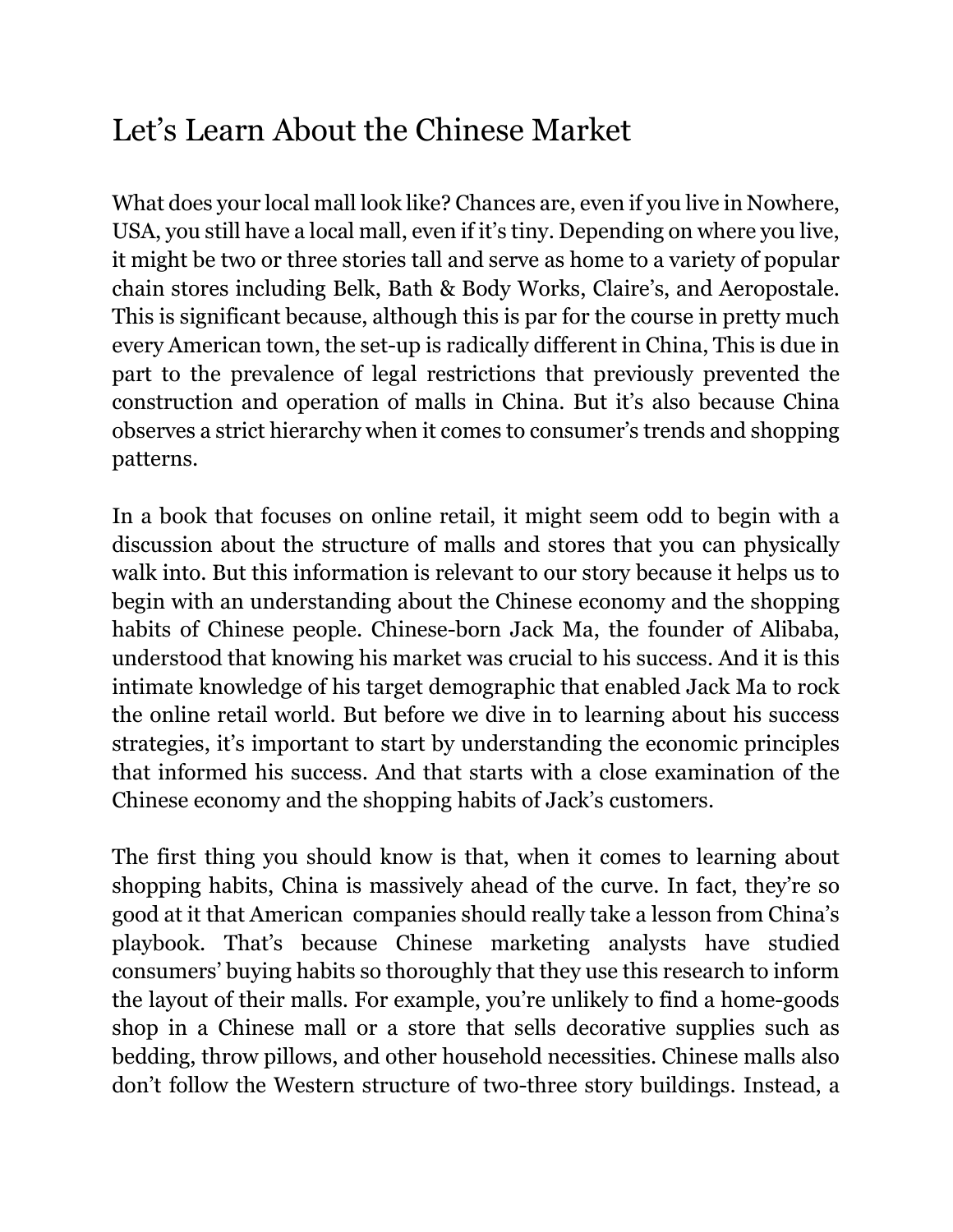more common Chinese mall design would comprise up to six stories, with the most popular and most expensive retailers located on the lower floors. That's because Chinese entrepreneurs know two things: what their consumers prefer to buy and where they prefer to hang out. And because malls were slow to enter the Chinese economy, they've become a popular hangout for teens who are drawn to the latest fashions and trends.

So, if you put the stores most likely to be frequented by kids at an accessible level-- the main two-three floors of the mall-- and keep them stocked with the next big craze, it follows naturally that you'll attract more foot traffic and be able to convert those shoppers into buying customers. Pretty smart, right? Another significant difference can be found in the dichotomy between retail and wholesale in China and the US. For example, Western businesses distinguish between retail and wholesale because of the prevalence of corporate buyers. And because Chinese sellers are free from the restrictions imposed by corporate buyers, each brand is free to establish its own rules for product pricing, store policies, and order fulfilment. Likewise, Chinese brands are free to act as their own retailers and make their own rules. For them, their location in a department store is simply a blank space that each store can personalize individually, in much the same way as you might if you're renting an apartment. As you can imagine, this illustrates a significant difference between the Chinese and Western models of shopping. But this is only one example of the distinctions that set the Chinese retail world apart.

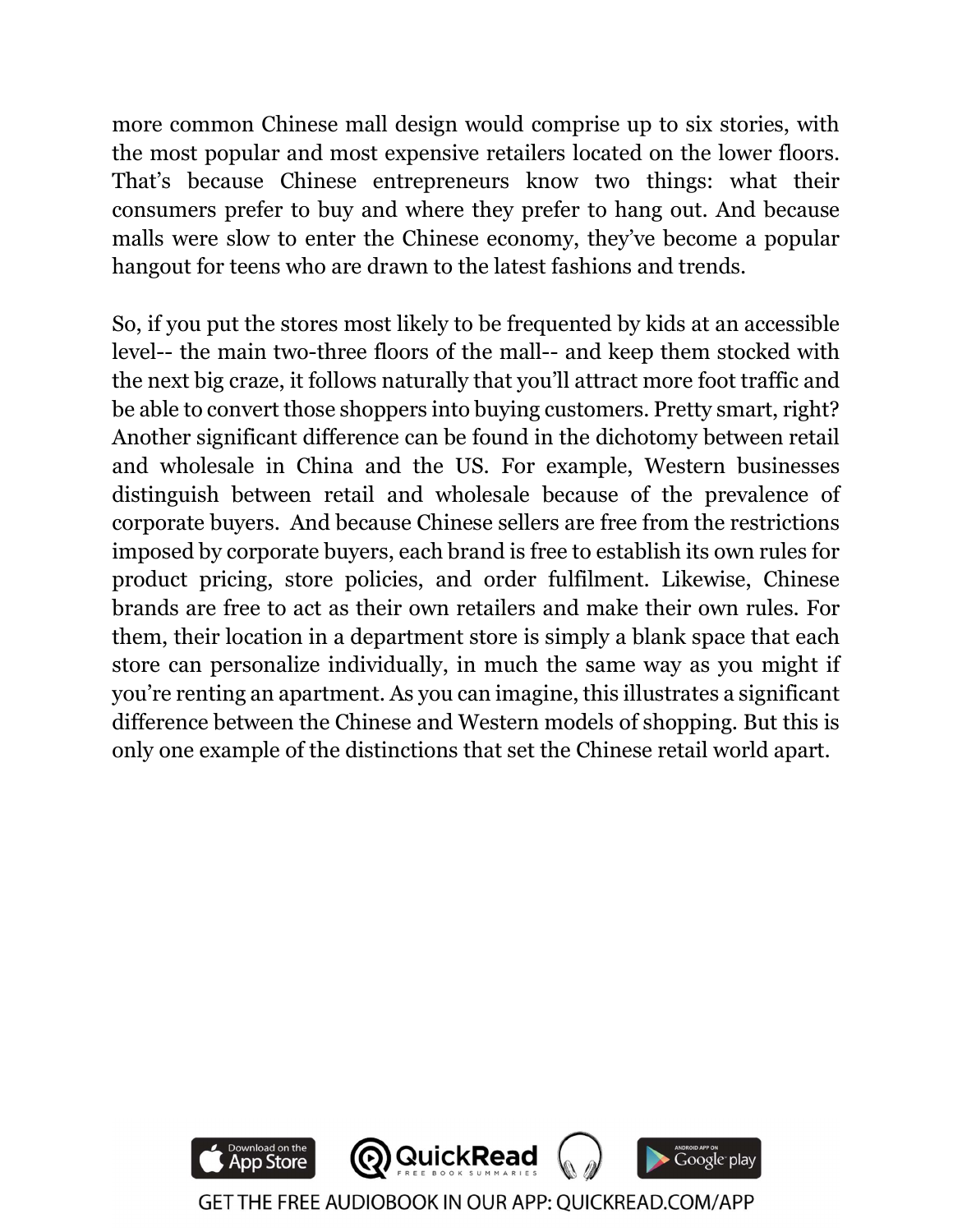### China's Relationship With Online Shopping

How many online purchases do you make every month? Think about your Amazon orders, your online Pizza deliveries, the impulse buys you make because of targeted Instagram ads… You might not know the figures off the top of your head, but economists make their living by analyzing our shopping habits. And the data might surprise you! Because according to a recent study conducted by international statistics website Statista, 1.8 billion shop online as of 2018. And although that data measures the population of online shoppers worldwide, a percentage breakdown indicates that not only does China account for more than half of the world's online shoppers, there are more active online shoppers than there are people alive in America!

Likewise, a study conducted by financial website Oberlo concluded that Alibaba and its subsidiary site Taobao rank as the world's two largest online marketplaces, with Taobao grossing a GMV of \$515 billion. Similarly, Alibaba holds a shocking monopoly, dominating over 80% of all online retail interactions in China. Statistics have also indicated that Chinese shoppers make a whopping 8.4 online purchases per month compared to 5.2 in the United States. So, what makes the difference? What gives China an upper hand in the world of online shopping? The author posits that one significant factor is China's superior technological advancements. Because China is an incredibly tech-savvy country, Chinese retailers can orchestrate significant economic change in a much shorter period of time than countries who are less technologically advanced. Even if these countries-- like the US-- possess strong economies, the fact that they have developed gradually over time means that they can't handle massive spurts of change overnight. And that's especially true when those massive growth spurts occur online.

This technology discrepancy between countries can help us understand the popularity of Chinese e-retailers such as Alibaba and Taobao. Their popularity has arisen partly because China's technological advances enable these online shops to utilize platforms like Tmall. Tmall enables over 135,000 online retailers-- both those who are local to China and their foreign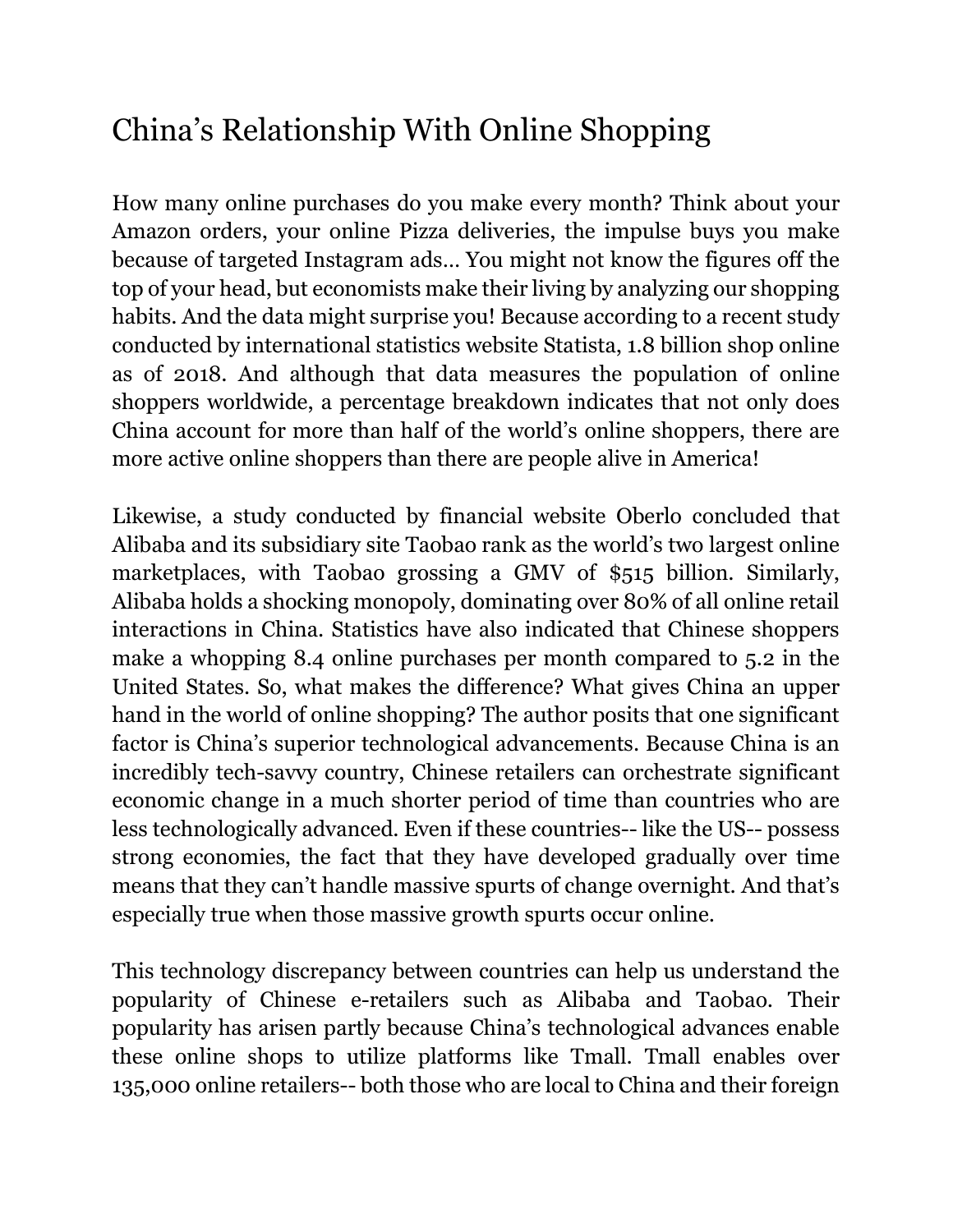counterparts-- to collaborate in one hub that gives them access to 600 million Chinese shoppers. And because it offers both maximum accessibility and an incredible variety, it works! Every single one of those 600 million users have, at one time or another, been converted to paying customers on either Alibaba or Taobao or both. So, as you can see from these examples, Jack Ma's technological prowess and understanding of his culture played a powerful role in Alibaba's early success. But those weren't the only factors that made Alibaba a digital sensation.

In fact, it might surprise you to learn that online shopping wasn't always so popular in China. Despite China's reputation for superior technological advances, many people were reluctant to accept online shopping when Jack Ma first launched his business in the early 1900s. At that time, the internet was in its infancy, but Jack recognized that the internet was a budding gold mine for business opportunities. So, in 1995, he created one of China's very first internet businesses: Hangzhou Haibo Network Consulting. Jack understood that the internet would enable businesses to quickly connect with prospective customers, he thought he could make a fortune by helping businessmen develop websites. He also believed that he could expand China's trade opportunities by using the internet to develop business partnerships with American customers.

But his idea didn't take off as well or as quickly as he'd hoped. Most businesses were reluctant to accept the internet and they certainly didn't believe that they needed to invest in a website. Fortunately, however, amidst all the businesses who said no to his idea, there was one who said yes. And when a hotel hired Jack to create their website, Jack's theory was quickly proven right. Overnight, this Chinese hotel saw a massive influx of international customers-- and it was all thanks to Jack's web design skills! Tourists from all over the world decided to stay at this hotel because they were able to find the hotel's website online! This early success enabled Jack to convince prospective customers that online shopping was a profitable new trend.

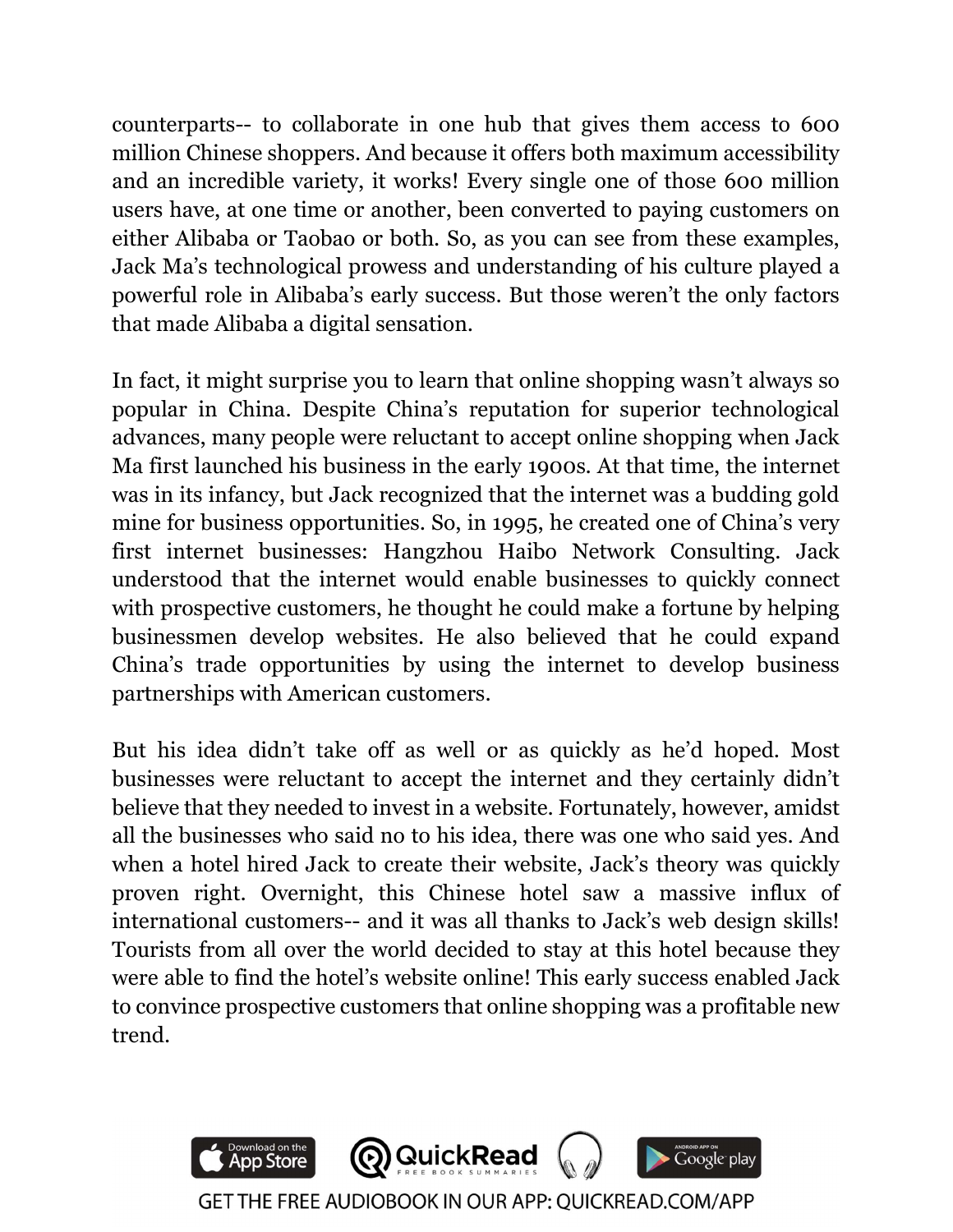#### What Made Alibaba Successful?

After trying his luck with a web design business, Jack was interested in expanding his horizons. Instead of convincing his customers to make their fortunes in online retail, Jack wanted to try it himself. And that's how, in February of 1999, Alibaba-- one of China's first online stores-- was born. From day one, Jack knew that he wanted his company to be successful enough to compete with Amazon. He also knew that he needed a few key ingredients to create such a successful business. The first and most important ingredient was a commitment to superior customer service. Because online shopping was so new, Jack knew that customers would have to feel pretty special if they were going to make a habit of shopping online. So, he decided that every aspect of his company would be governed by a "customers first" philosophy.

The next step was to make Alibaba accessible and competitive by presenting the platform as a great opportunity for other online retailers. Having seen the success of Amazon, Jack knew that if he wanted his business to take off, he needed to partner with other merchants and provide them with a convenient online platform for distributing their wares. So, he started by providing a standard amount of free services for every merchant who wants to use Alibaba as their storefront. For example, if a small business wants to sell their products on Alibaba, they can do so for free. This is an awesome deal for small business owners who are trying to make a name for themselves! It's unsurprising that more than 9 million sellers have taken advantage of this fantastic opportunity. But Alibaba also offers options for sellers who want to pay a small fee.

This option is similar to the "cost per click" advertising services that Facebook offers its users. Merchants who want to put their products in the spotlight can select a budget and pay to have their products advertised on Alibaba so they reach a wider audience. For example, let's say that you own a small custom design shop. You provide handmade designs for t-shirts, coffee mugs, and a variety of other products. Because you're just starting out, you have a very small budget for advertising. But if you want to sell your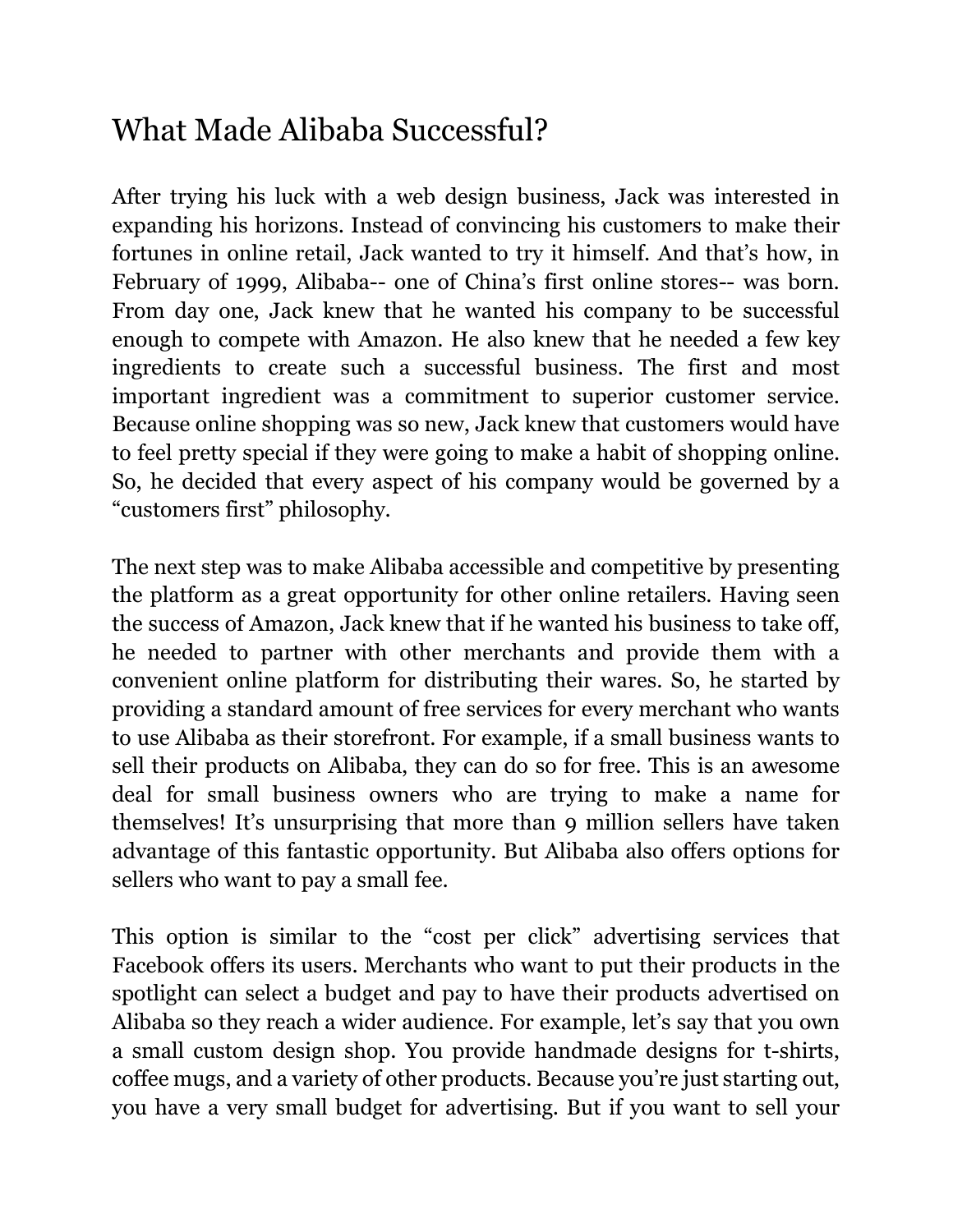designs on Alibaba, you can set a budget limit-- let's say \$30-- and promote your products on their site for a certain period of time. With this arrangement, you only pay when people actually click on your ad. So, that \$30 can stretch for quite a while and you can be certain that your product is being shown to real, interested customers. Therefore, this advertising system guarantees that you can promote your product at an affordable budget and target your ideal customers. And with those two factors, it's pretty likely that you're going to sell your product to someone at some point!

So, as you can imagine, this affordable and user-friendly advertising option has made Alibaba very attractive to potential sellers. But now that we know why sellers love Alibaba, let's take a look at the factors that make it attractive to customers. Earlier in this chapter, we talked about Jack Ma's "customers first" mentality. Now we're going to take a closer look at what that really means. One reason customers love Alibaba is its unique interactive shopping experience. An interactive shopping experience can make all the difference in the world for someone who's hesitant about online shopping. After all, if you've ever waited to buy something in a store instead, it was probably because you had concerns like, "What if it doesn't really fit?" or "Maybe I should see it in person first." Alibaba's interactive shopping experience aims to minimize those concerns by allowing buyers and sellers to connect online via webcam. When you talk to a seller in real time via webcam, you can see their face, see their product, and ask questions about the product you're buying. Unsurprisingly, this helps many customers to feel better about their shopping experience!

But that's not the only benefit of Alibaba's customer service policies. The site also employs a multitude of customer service experts who perform routine site maintenance, make sure everything is working properly, and connect with customers to ensure their satisfaction. They also block sellers who cheat their customers or violate Alibaba's policies in any way. These customercentric policies helped Alibaba to quickly dominate the Chinese market, overtaking major sellers like Amazon and eBay. Today, Alibaba's hold on the Chinese online shopping market remains unparalleled.

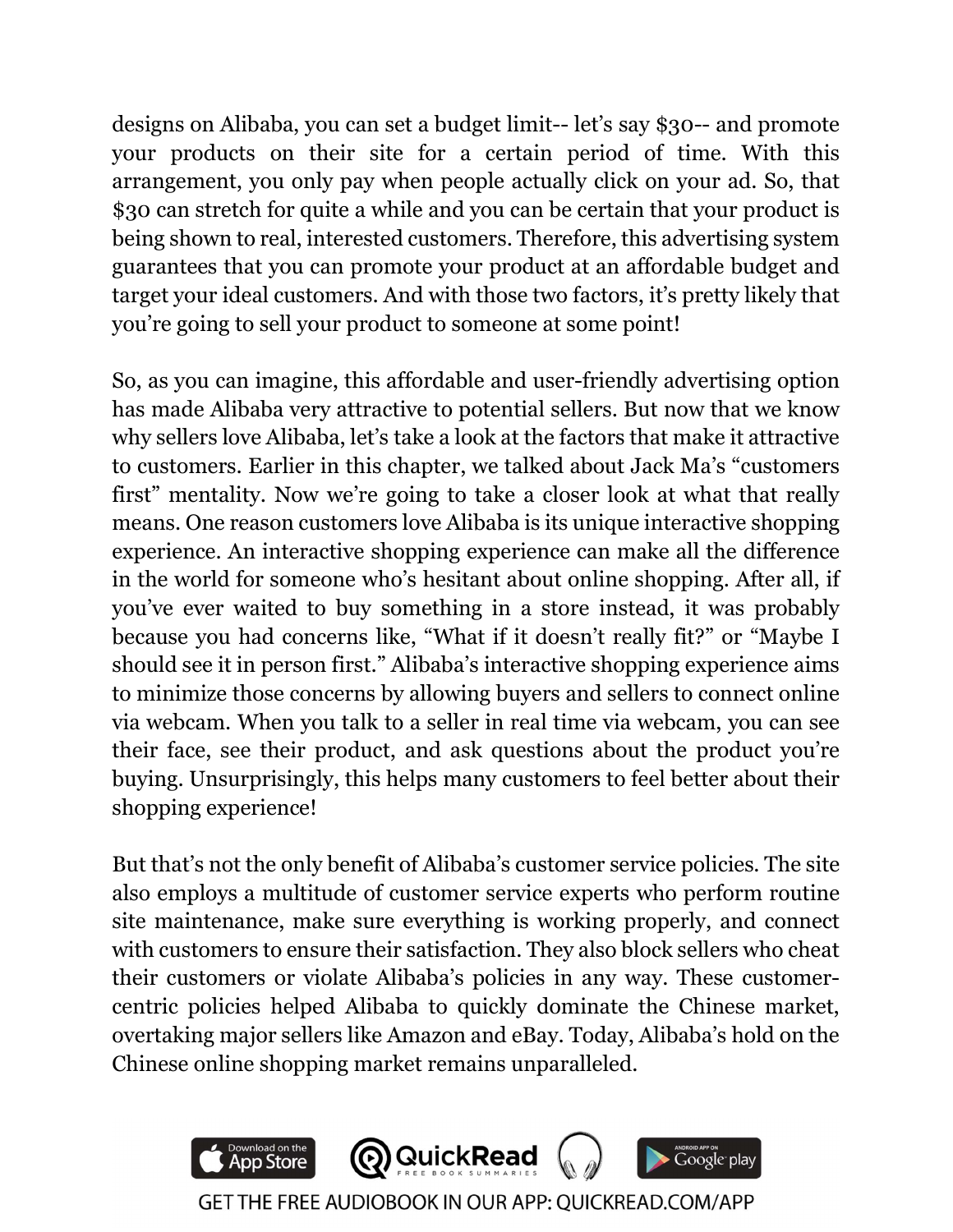#### Final Summary

Today, online shopping is a common aspect of everyday life around the world. The accessibility of apps and iPhones mean that we have limitless shopping opportunities at our fingertips and we take advantage of that. We regularly order takeout, groceries, and taxis from our phones via online shopping without ever giving it a second thought. But in the early 1990s, when the internet was in its infancy, online shopping was a foreign concept to everyone. Chinese entrepreneur Jack Ma believed the internet was a gold mine of new opportunities, but it took a lot of time and effort before he was able to convince other businessmen to accept the internet.

But when the internet finally caught on and Chinese customers felt more comfortable with the concept of online shopping, Jack was ready to take the market by storm. He invented Alibaba, an online shopping platform that was designed to rival Amazon and eBay. And he did it perfectly. Alibaba was founded with a customer-centric mentality that inspired Jack to develop exceptional customer service practices. He also made his site user-friendly and affordable for sellers who wanted to host their products on his site. The combination of these two features made Alibaba an unparalleled access that continues to dominate the Chinese online shopping market to this day.